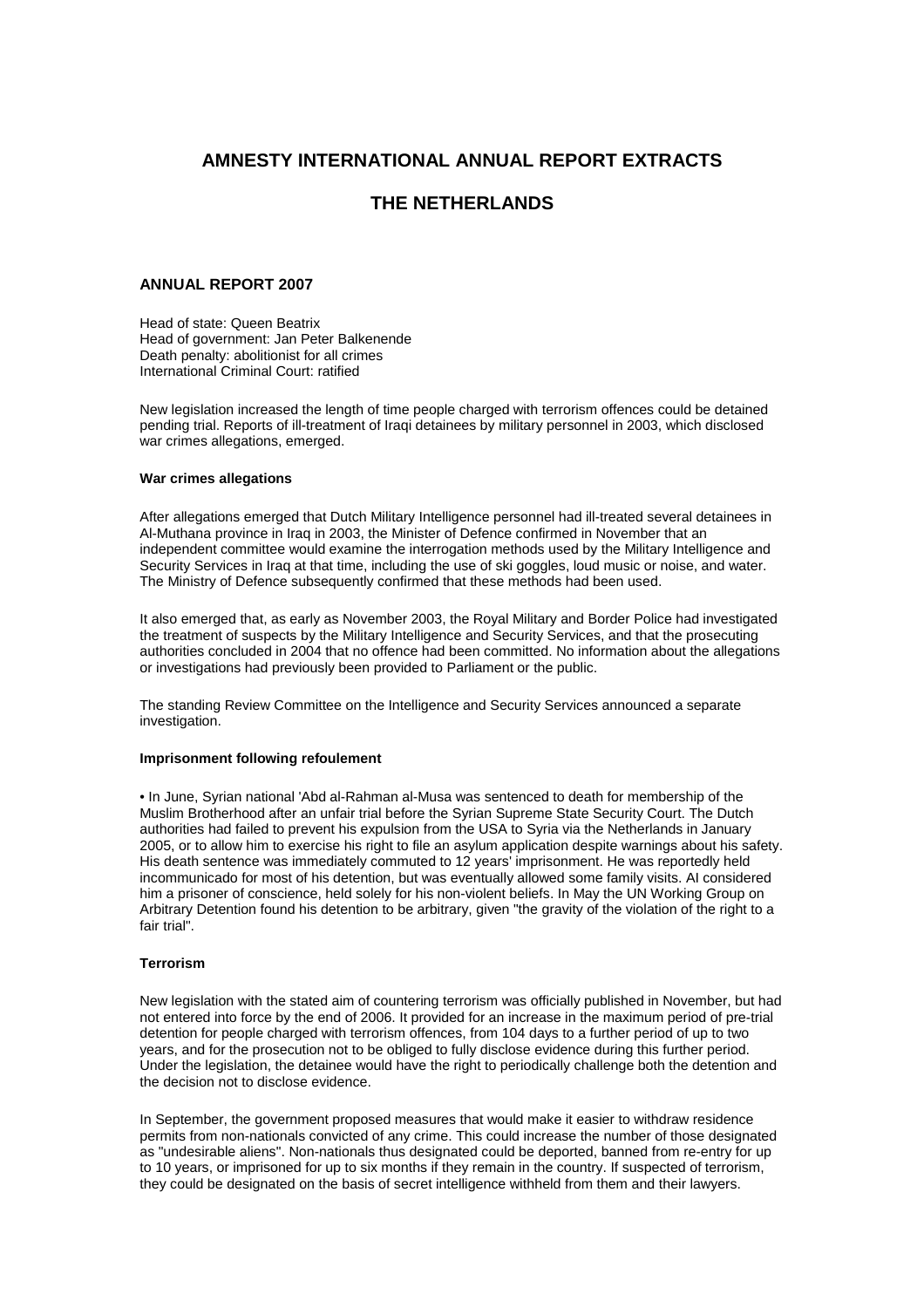### **Deaths and detentions of migrants**

Migrant children continued to be detained in accordance with unchanged government policy, although the numbers appeared to decline following nationwide protests.

• In September the independent Dutch Safety Board reported on its investigation into the October 2005 fire in a temporary detention centre at Amsterdam's Schiphol airport in which 11 irregular migrants died and 15 other people were injured. The Board confirmed earlier concerns about unsafe detention conditions and found that safety recommendations had not been fully implemented, that guards lacked training and intervened inappropriately, and that other detention centres had similar deficiencies. It concluded that "there would have been fewer or no casualties if fire safety was taken more seriously by the government authorities responsible". Following publication of the report, the Ministers of Justice and Housing resigned. Their successors announced reorganization of government departments, strengthened fire safety regulations, and offered to discuss compensation for the victims. The criminal investigation into the cause of the fire continued. In April the Board criticized the Minister of Immigration for the expulsion of survivors and other witnesses before they could be interviewed. Shortly before publication of its report, most survivors still in the country were granted residence permits.